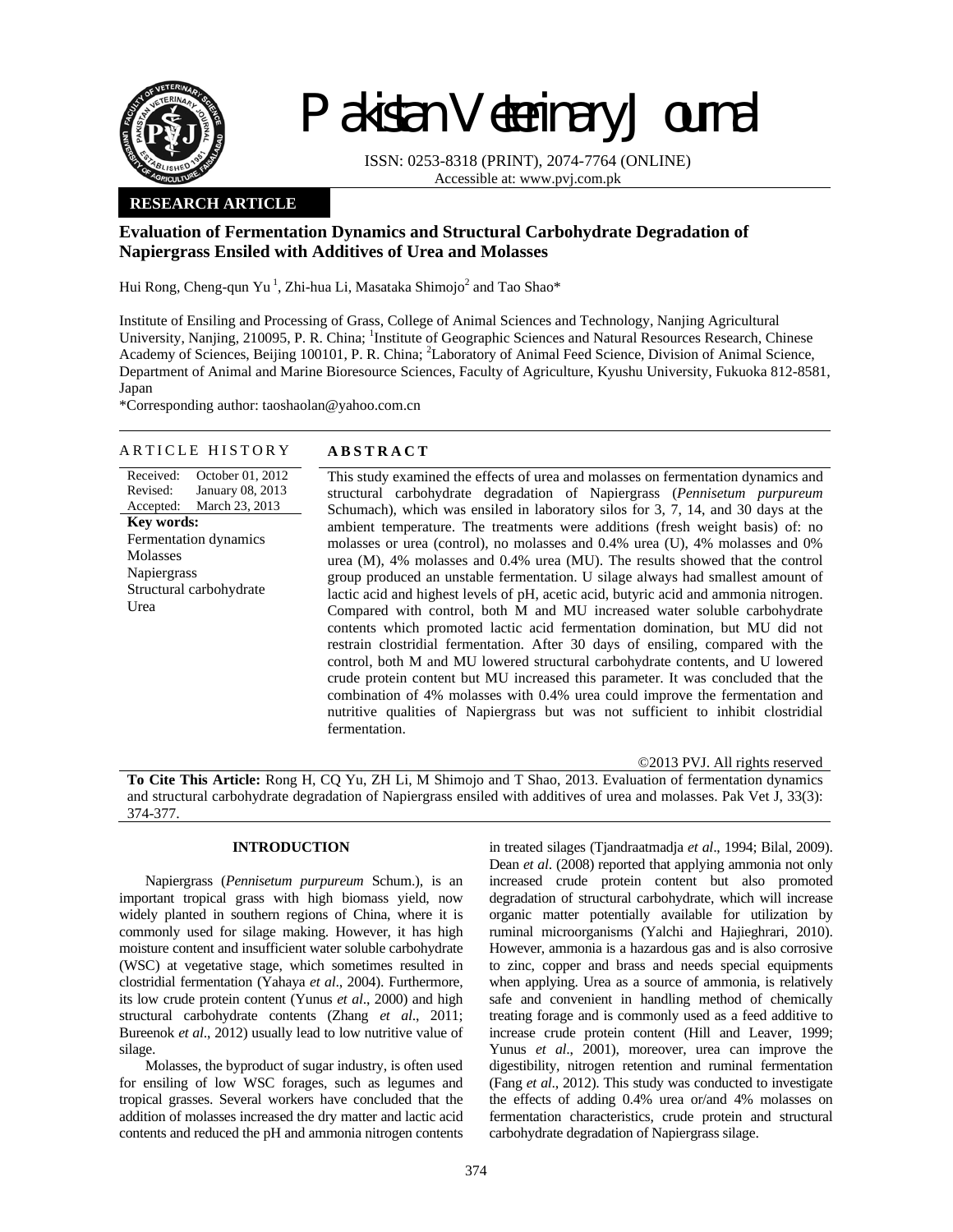### **MATERIALS AND METHODS**

**Napiergrass forage:** Napiergrass was cultivated in spring of 2007 in an experimental field at the Nanjing Agricultural University, China. The initial growth of grass was harvested at the vegetative stage on August 24, 2007.

The harvested grass was chopped and dried at 65℃ on the ground through a willey mill to 2 mm size. The dry matter (DM) and nitrogen contents of the Napiergrass were determined using methods described by AOAC (1990). The WSC were determined with the anthrone-sulfuric acid reaction assay (Dean *et al*., 2008). The neutral detergent fiber (NDF), acid detergent fiber (ADF), acid detergent lignin (ADL), hemi-cellulose and cellulose were determined using methods described by Van-Soest *et al*. (1991). The chopped material contained 19.5% DM, 7.91% crude protein (CP), 8.76% WSC, 58.89% NDF, 35.31% ADF, 5.13% ADL, 23.58% hemi-cellulose and 30.18% cellulose.

**Laboratory scale silage:** After harvesting, the grass was chopped about the size of 2 cm length, a 800 g of the chopped material was mixed thoroughly with additives and filled in a laboratory silo (1 liter capacity) in triplicates and stored for 3, 7, 14 and 30 days at the ambient temperature (29-33℃). The treatments were additions (fresh weight basis) of: no molasses or urea (control), no molasses and 0.4% urea (U), 4% molasses and 0% urea (M), 4% molasses and 0.4% urea (MU). Three silos of each treatment were opened at each fermentation period for determination of pH, lactic acid  $(LA)$ , ammonia nitrogen  $(NH<sub>3</sub>-N)$  and volatile fatty acids (Shao *et al*., 2005). These samples were also analyzed for DM, nitrogen and WSC by using the methods as mentioned above. The NDF, ADF, ADL, hemi-cellulose and cellulose of 30 days silage for each treatment were also determined by using the methods described by Van-Soest *et al*. (1991).

**Statistical analyses:** The statistical analysis included twoway analysis of variance with additives and storage periods as factors and Fisher's least significant difference test. These were performed using the GLM procedure of SAS, with the level of statistical significance preset at P<0.05 (SAS 9.0 for Windows).

### **RESULTS AND DISCUSSION**

**Fermentation characteristics during ensiling:** The good silage should be achieved by a stable fermentation (Zhang *et al*., 2010). In the present experiment, the control group silage produced much LA which caused pH rapidly declining to a low level on day 3, however, it showed significant (P<0.05) decrease in LA and significant (P<0.05) increases in pH and acetic acid (AA) between 14 and 30 days (Table 1), indicating an unstable fermentation. This often had taken place in some silage (Shao *et al*., 2002). Such results might be attributed to some lactic acid bacteria (e.g. *Lactobacillus plantarum*) degrading LA to AA at low WSC content (McDonald *et al*., 1991; Yu *et al*., 2011). Butyric acid (BA) should be less than 2 g/kg DM for good quality silage (Shao *et al*.,

2005). However, BA was high in control silage (Table 2), indicating the clostridial fermentation occuring. Zhang *et al*. (2010) reported that there was a critical WSC concentration for inhibiting clostridial fermentation which might enhance when conditions are unfavorable for silage making, such as increase in moisture content and buffering capacity or improper temperature. The Napiergrass had a moderate WSC content (87.6 g/kg DM) and high water content (DM: 195.4 g/kg). Though the WSC content exceeded the 60-70 g/kg DM which is recommended for theoretical requirement to achieve wellpreserved fermentation (Wang *et al*., 2009), the high moisture probably elevated the critical WSC level and supplied the advantageous environment for the activity of clostridia (McDonald *et al*., 1991; Bureenok *et al*., 2012).

In this experiment, M treatment significantly (P<0.05) increased the LA contents at all fermentation periods, along with a tendency to increase AA during the first 14 days compared with control group (Table 1). Similar results were also reported by other researchers (Bilal, 2009; Nishino *et al*., 2012). M silage maintained high LA/AA value (Table 1), indicating a stable LA fermentation. This could be attributed to molasses addition to supply sufficient substrate which played an important role in promoting the activity of homofermenters than heterofermenters (Tjandraatmadja *et al*., 1994). M silage always showed a low level of BA contents (<0.8 g/kg DM) at all fermentation periods (Table 2). This might be due to addition of 4% molasses for making the total WSC to approach the critical WSC concentration for inhibiting clostridial fermentation. Both M and MU treatment significantly  $(P<0.05)$  increased the DM and WSC contents compared with control (Table 1, Table 2). This might be attributed to high DM and soluble sugar of molasses (Rezaei *et al*., 2009; Denek *et al*., 2011).

In this study, U treated silage showed significantly  $(P<0.05)$  lower DM and LA and significantly  $(P<0.05)$ higher pH, AA, propionic acid (PA), BA and  $NH<sub>3</sub>$ -N at all fermentation periods compared with control group (Table 1, Table 2). These were similar to the results of Yunus *et al*. (2001). Urea is apt to be hydrolyzed to ammonia due to the activity of urease which is a common enzyme existing in the plants and microbes (McDonald *et al*., 1991). Cesareo and Langton (1992) found that at optimum pH in jack bean (*Canavalia ensiformis*) urease activity was between 7 and 8, and its activity was inhibited at pH 4.6 or below. Urea treated silage always had a pH value of more than 4.6 (Table 1), which could not restrain urease activity, resulting in the production of ammonia. Moreover, the ammonium ion resulting from dissolution of ammonia in solution would increase buffering capacity in the silage, thus decline the level of pH. In such a condition of high pH, the water content and buffering capacity, the clostridium vigorously consumed WSC and LA to produce more BA (Liu *et al*., 2011).

Compared with U, MU silage produced more LA, which rapidly declined the pH to a level of below 4.2 on day 7 and maintained this low pH level until the end of ensiling (Table 1). After 7 days, the LA/AA value of MU silage was also high and stable (Table 1). This indicates that MU silage obtained a stable fermentation. However, the MU silage showed high amount of BA and  $NH<sub>3</sub>-N$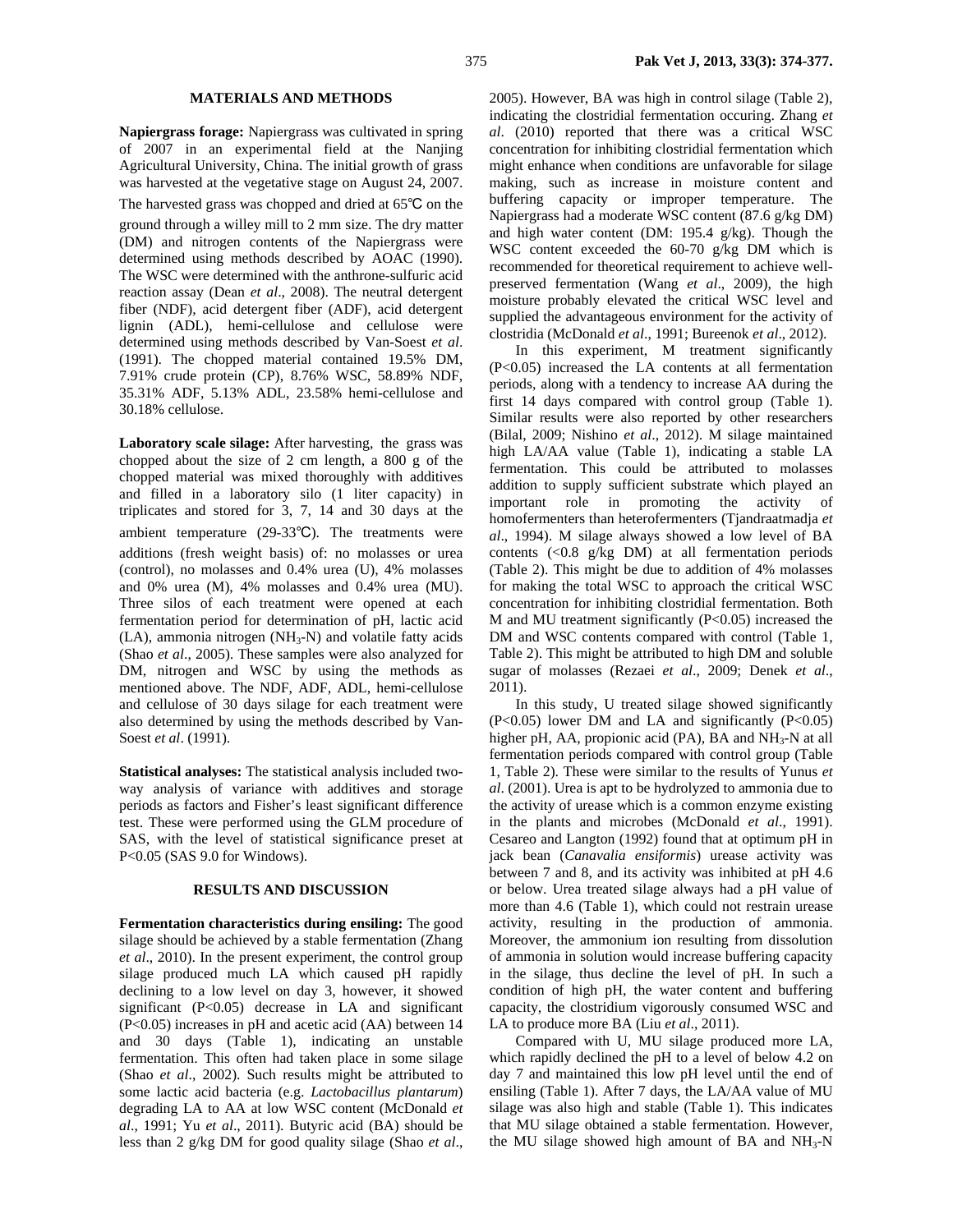**Table 1:** Effects of adding urea and molasses on dry matter, pH, lactic acid, acetic acid and lactic acid/acetic acid of Napiergrass silage

| <b>Parameters</b>       | Treatments | Fermentation days                      |                              |                              |                              |  |  |  |
|-------------------------|------------|----------------------------------------|------------------------------|------------------------------|------------------------------|--|--|--|
|                         |            | 3                                      |                              | 14                           | 30                           |  |  |  |
| Dry matter              | Control    | 190.6±4.2aC                            | $186.5 \pm 9.1$ abB          | $179.0 \pm 3.7 bC$           | $176.9 \pm 6.1$ bB           |  |  |  |
| (g/kg FW)               | U          | $173.8 \pm 3.7a$ D<br>$160.7 + 5.4 bC$ |                              | $159.8 + 6.6 bD$             | $153.6 \pm 6.8 bC$           |  |  |  |
|                         | M          | $211.9 \pm 8.7$ A                      | $210.7 + 5.3A$               | $211.6 \pm 5.2A$             | $210.2 + 5.0A$               |  |  |  |
|                         | <b>MU</b>  | $201.2 \pm 0.9B$                       | $202.6 + 2.5A$               | $202.0 \pm 3.8B$             | $201.4 \pm 2.0$ A            |  |  |  |
| pH                      | Control    | $3.8\pm0.0$ <sub>b</sub> C             | $3.8 \pm 0.1 bC$             | $3.8 \pm 0.1 bC$             | $4.1 \pm 0.1$ aB             |  |  |  |
|                         | U          | $5.3 \pm 0.1aA$                        | $5.1 \pm 0.0$ bA             | $4.9 \pm 0.1$ cA             | $4.7 \pm 0.0$ dA             |  |  |  |
|                         | M          | $3.7\pm0.0$ aC                         | $3.7\pm0.0$ aC               | $3.7\pm0.1aD$                | $3.5 \pm 0.1 bC$             |  |  |  |
|                         | MU         | $4.6 \pm 0.0aB$                        | $4.1 \pm 0.1$ <sub>b</sub> B | $4.0 \pm 0.1$ <sub>b</sub> B | $4.0 \pm 0.0$ <sub>b</sub> B |  |  |  |
| Lactic acid             | Control    | $49.2 \pm 3.3$ bB                      | $63.2 \pm 5.3aB$             | $64.0 \pm 4.5$ aB            | $37.6 \pm 8.1 \text{c}B$     |  |  |  |
| (g/kg DM)               | U          | $1.4 \pm 0.1$ cC                       | $1.6 \pm 0.5$ bcC            | $2.9 \pm 1.2 bC$             | $14.5 \pm 0.7$ aC            |  |  |  |
|                         | M          | $73.1 \pm 4.0$ A                       | 79.8±10.0A                   | $78.5 \pm 4.6$ A             | $86.5 \pm 14.7$ A            |  |  |  |
|                         | <b>MU</b>  | $52.5 \pm 0.1$ bB                      | $76.3 \pm 5.9aA$             | $80.7 \pm 2.4a$ A            | $77.3 \pm 2.0aA$             |  |  |  |
| Acetic acid             | Control    | $6.7 \pm 2.0 bC$                       | $6.7 \pm 0.7$ <sub>b</sub> B | $7.8 + 1.1$ bB               | $12.7 \pm 3.7aB$             |  |  |  |
| (g/kg DM)               | U          | $34.2 \pm 1.6$ cA                      | $45.5 \pm 4.8$ bA            | $52.5 \pm 4.3a$ A            | $56.2 \pm 2.4$ aA            |  |  |  |
|                         | M          | $8.8 \pm 1.1 BC$                       | $9.6 \pm 1.8 B$              | $8.8 \pm 2.4 B$              | $8.7 \pm 1.1 B$              |  |  |  |
|                         | MU         | $10.6 \pm 1.1B$                        | $10.5 \pm 1.0 B$             | $9.7 \pm 1.3 B$              | $10.1 \pm 2.8B$              |  |  |  |
| Lactic acid/acetic acid | Control    | $8.0 \pm 3.2aAB$                       | $9.4 \pm 0.5$ aA             | $8.4 \pm 1.7$ aA             | $3.0 \pm 0.3$ bB             |  |  |  |
|                         | U          | $0.0 + 0.0 bC$                         | $0.0 + 0.0$ <sub>b</sub> B   | $0.1 + 0.0$ <sub>b</sub> B   | $0.3 \pm 0.0$ aC             |  |  |  |
|                         | M          | $8.4 \pm 1.4$ A                        | $8.7 \pm 2.9$ A              | $9.4 \pm 2.8$ A              | $9.9 \pm 1.4$ A              |  |  |  |
|                         | MU         | $5.0 + 0.6$ <sub>b</sub> B             | $7.3 \pm 1.3$ abA            | $8.4 \pm 1.2$ aA             | $8.0 \pm 2.1$ aA             |  |  |  |

Control: no additives, U: urea, M: molasses, MU: molasses + urea; Values (Mean±SD) with different small letters among fermentation days and capital letters among a specific parameter within the same fermentation day differ significantly (P<0.05).

| Table 2: Effects of adding urea and molasses on propionic acid, butyric acid, NH <sub>3</sub> -N and water soluble carbohydrate of Napiergrass silage |  |  |
|-------------------------------------------------------------------------------------------------------------------------------------------------------|--|--|
|-------------------------------------------------------------------------------------------------------------------------------------------------------|--|--|

| Parameters                                                                                              | Treatments                      | Fermentation days                            |                                             |                                     |                                               |  |  |  |
|---------------------------------------------------------------------------------------------------------|---------------------------------|----------------------------------------------|---------------------------------------------|-------------------------------------|-----------------------------------------------|--|--|--|
|                                                                                                         |                                 | 3                                            |                                             | 14                                  | 30                                            |  |  |  |
| Propionic acid                                                                                          | Control                         | $0.2 \pm 0.1B$                               | $0.1 \pm 0.1 B$                             | $0.3 \pm 0.2B$                      | $0.1 \pm 0.0 B$                               |  |  |  |
| (q/kg DM)                                                                                               | U                               | $0.6 \pm 0.1$ A                              | $1.1 \pm 0.7$ A                             | $0.8{\pm}0.3A$                      | $0.9 \pm 0.3$ A                               |  |  |  |
|                                                                                                         | M                               | $0.1 \pm 0.0$ abB                            | $0.0 \pm 0.0$ <sub>b</sub> B                | $0.1 \pm 0.0$ aB                    | $0.1 \pm 0.0$ aB                              |  |  |  |
|                                                                                                         | MU                              | $0.1 + 0.0$ <sub>bc</sub> B                  | $0.0 + 0.0 \text{cB}$                       | $0.3 \pm 0.1$ aB                    | $0.2\pm0.1$ abB                               |  |  |  |
| Butyric acid                                                                                            | Control                         | $0.6 \pm 0.1 bC$                             | $1.2 + 0.8 bC$                              | $2.6 + 2.2 bC$                      | $12.1 \pm 1.2aB$                              |  |  |  |
| (q/kg DM)                                                                                               | U                               | $28.4 \pm 2.6$ cA                            | $42.1 \pm 6.1$ bA                           | $52.8 \pm 3.3a$ A                   | 54.1 $\pm$ 4.4aA                              |  |  |  |
|                                                                                                         | M                               | $0.6 + 0.2C$                                 | $0.7 + 0.2C$                                | $0.6 \pm 0.1$ C                     | $0.5 \pm 0.1$ C                               |  |  |  |
|                                                                                                         | MU                              | $10.1 \pm 0.5$ abB                           | $8.8 \pm 1.2$ <sub>b</sub> B                | $10.5 + 1.0$ abB                    | $12.1 \pm 1.9aB$                              |  |  |  |
| $NH_{3}$ -N                                                                                             | Control                         | $58.3 \pm 3.2 bD$                            | $68.9 \pm 6.7 bC$                           | $73.5 + 11.0 bC$                    | $100.1 \pm 10.6$ aC                           |  |  |  |
| (g/kg TN)                                                                                               | U                               | 488.6+14.1bA                                 | 581.9+20.2aA                                | 585.4+14.0aA                        | 592.7 $\pm$ 8.8aA                             |  |  |  |
|                                                                                                         | M                               | $86.8 + 6.9C$                                | $91.8 + 10.5C$                              | $87.0 + 5.7C$                       | $87.6 \pm 7.6$ C                              |  |  |  |
|                                                                                                         | MU                              | $337.6 \pm 8.4$ bB                           | $338.0 \pm 16.9$                            | $362.4 \pm 13.7$ aB                 | $370.4 \pm 11.3$ aB                           |  |  |  |
| Water soluble carbohydrate                                                                              | Control                         | $18.5 \pm 2.5$ aC                            | $15.5 \pm 1.8$ abC                          | $13.5 \pm 1.6 bC$                   | $12.2 \pm 1.8 bC$                             |  |  |  |
| (q/kg DM)                                                                                               | U                               | $10.7 \pm 0.5$ aD                            | $7.5 \pm 0.1 bD$                            | $7.1 \pm 0.1 bD$                    | $5.5 \pm 0.3$ cD                              |  |  |  |
|                                                                                                         | M                               | $42.9 \pm 3.8$ aA                            | $28.6 \pm 1.8$ bA                           | $24.6 \pm 1.3$ <sub>b</sub> cA      | $22.4 \pm 0.9cA$                              |  |  |  |
| $\overline{\phantom{a}}$ . $\overline{\phantom{a}}$<br>$\sim$ $\sim$ $\sim$ $\sim$ $\sim$ $\sim$ $\sim$ | MU<br>$\cdots$<br><b>B 81 1</b> | $30.3 \pm 2.0aB$<br>$\sqrt{1 + \frac{1}{2}}$ | $21.0 \pm 1.2$ <sub>b</sub> B<br>$201 - 11$ | $18.2 \pm 1.1$ <sub>bc</sub> B<br>. | $17.4 \pm 1.5$ cB<br>$\overline{\phantom{a}}$ |  |  |  |

Control: no additives, U: urea, M: molasses, MU: molasses + urea; Values (Mean±SD) with different small letters among fermentation days and capital letters among a specific parameter within the same fermentation day differ significantly (P<0.05).

|  |                                            |  |  | Table 3: Effects of adding urea and molasses on crude protein and |  |  |
|--|--------------------------------------------|--|--|-------------------------------------------------------------------|--|--|
|  | structural carbohydrates of 30 days silage |  |  |                                                                   |  |  |

| Parameters                                                                              | Treatments    |               |                                                                     |               |  |  |  |
|-----------------------------------------------------------------------------------------|---------------|---------------|---------------------------------------------------------------------|---------------|--|--|--|
|                                                                                         | Control       | U             | M                                                                   | MU            |  |  |  |
| Crude protein                                                                           | $602+17B$     | $55.1 + 0.7C$ | $60.1 + 1.3B$                                                       | $85.4 + 1.7A$ |  |  |  |
| (q/kg DM)                                                                               |               |               |                                                                     |               |  |  |  |
| Neutral detergent                                                                       |               |               | $594.7 \pm 4.6B$ 648.8 $\pm$ 7.1A 528.3 $\pm$ 7.3C 538.6 $\pm$ 3.6C |               |  |  |  |
| fiber (g/kg DM)                                                                         |               |               |                                                                     |               |  |  |  |
| Acid detergent                                                                          |               |               | $376.0 + 3.8B$ $416.3 + 4.7A$ $332.8 + 5.2D$ $346.7 + 2.6C$         |               |  |  |  |
| fiber (q/kq DM)                                                                         |               |               |                                                                     |               |  |  |  |
| Acid detergent                                                                          | $53.7 + 2.3B$ | $63.4 + 1.9A$ | $46.5 + 1.6C$                                                       | $54.7 + 2.3B$ |  |  |  |
| lignin (g/kg DM)                                                                        |               |               |                                                                     |               |  |  |  |
| Hemicellulose                                                                           |               |               | 218.7+8.1B 232.5+2.5A 195.5+3.4C 191.9+0.9C                         |               |  |  |  |
| (q/kg DM)                                                                               |               |               |                                                                     |               |  |  |  |
| Cellulose (q/kq DM) $322.3 \pm 2.6B$ $352.9 \pm 4.2A$ $286.3 \pm 6.0C$ $292.0 \pm 5.0C$ |               |               |                                                                     |               |  |  |  |
| Control: no additives the uses Memolasses MIL: molasses unroa                           |               |               |                                                                     |               |  |  |  |

Control: no additives, U: urea, M: molasses, MU: molasses + urea; Values (Mean±SD) with different letters among treatments differ significantly (P<0.05).

contents (Table 2). This might be due to the ammonia which is released from urea increasing the buffering capacity which increased the critical WSC concentration for inhibiting clostridial fermentation.

**CP and structural carbohydrate of 30 days silage:**  Increase of CP due to urea addition was reported by some researchers (McDonald *et al*., 1991; Hill and Leaver, 1999; Yunus *et al*., 2000). However, U treatment significantly (P<0.05) decreased CP contents but MU treatment significantly (P<0.05) increased this parameter (Table 3). This might result from the CP data which was determined based on oven dried samples, which led to loss of volatile nitrogen compounds, principally the ammonia. U treated silage had high ammonia contents which was lost during drying, while MU improved fermentation quality and reduced the loss of ammonia (less loss during drying).

Dean *et al*. (2008) reported that ammonia could act as an alkali-upgrading chemical to promote structural carbohydrate degradation of hays due to the hydrolytic action of ammonia on linkages between lignin and structural polysaccharides. Yahaya *et al*. (2002) reported that clostridial fermentation could increase hemi-cellulose degradation. But clostridial fermentation often led to large loss of nutrients such as WSC and protein (Shao *et al*., 2005; Bureenok *et al*., 2012). In our experiment, although there was high levels of ammonia and BA, U treatment significantly (P<0.05) increased structural carbohydrates contents compared with control (Table 3). This can be explained as follows: Firstly, in U treated silage the